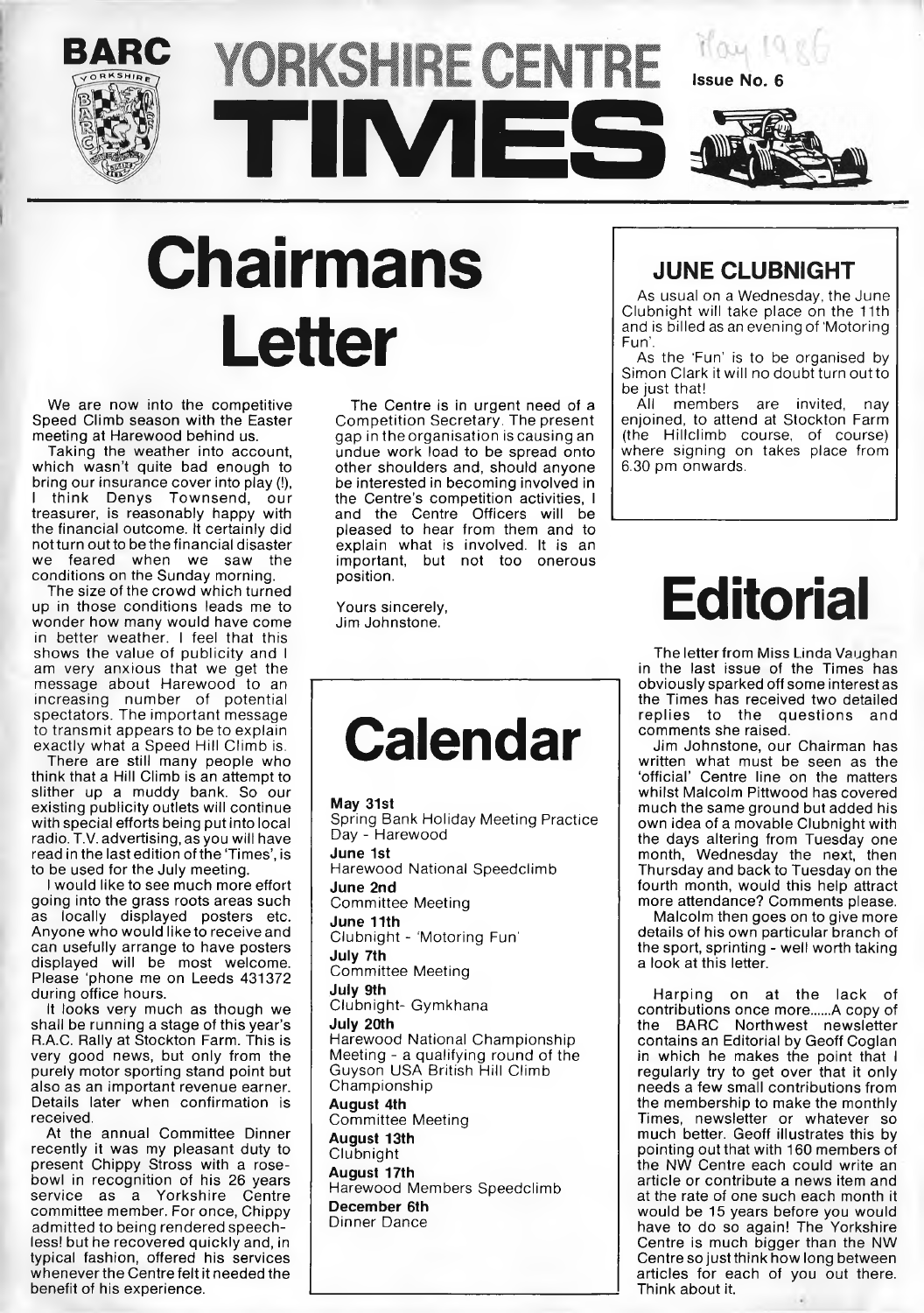## **PERAMBULATIONS INTO THE PAST**

Some elder of the Centre, who wishes to remain anonymous for the obvious reasons, has brought to the notice of the Times' a series of photocopies of articles extracted from the May 1961 issue of the Yorkshire Centre Circular. Perusing this ancient document the Editor has decided that as many of the names therein are still attached to the Centre it would be interesting to reproduce the report on the Spring Sprint of that year.

It would be superfluous to add more and the report is reproduced below but note the angles on the cars in the pictures!

### **The Spring Sprint**

Hudson Road Mills Sunday 30th April 1961

For the twelfth time we have promoted a sprint meeting at the Hudson Road Mills of Messrs, Montague Burton Ltd., in Leeds we applied for, and were granted a permit to accept 100 entries. In the past we have always placed a limit of 75 on the field knowing from experience that this was the maximum number who could comfortably be given three runs within a reasonable time. At the same time it has always gone against the grain to have to turn members away and so the increase was decided.

We were rewarded by a full entry and, to accommodate them all within *3Vz* hours, we decided to use a modified version of the course where all runs ended just outside the paddock and spectators cars were accommodated on what used to be the finishing straight.

In the past we have always been exceptionally lucky with the weather at Hudson Road and have never had a really wet event. Frequently the thought has been voiced, what would happen when Jupiter really pluviussed, and on this occasion these questions were all answered. The heavens opened, but a larger crowd of spectators than usual watched some exciting dicing which passed off without undue alarm and excursion with only one short delay when the showers, of tropical intensity, found their way into a polythene bag protecting a terminal box and shorted out the timing apparatus.

From the start the course lay up the usual straight for 400 yards or so, kept straight on past the old first corner and swung left and down hill at Canteen

fast snaking chicane was introduced on the fastest part of the straight just before the first left-hand corner. A measure of low cunning went into this artificial measure in that it could be taken fast enough to arrive too quickly at the sharp left hand corner and, the faster it were taken, the more difficult the corner became because the more awkwardly placed was the bolide.

By far the largest entry in any class came in the small touring cars with a total of 24. This class was divided into two halves by the process of putting all front wheel drive cars in one class and all rear wheel drive cars into a second class. The other classes were all reasonably well supported with, as usual, the weakest entry in the large sports cars.

One surprising entry was Mike Wheatley in a four eyed Super Snipe, however he sold this the day before the event, and turned up in a 3.8 Jag, borrowed for the occasion which he proceeded to conduct with very considerable verve, as depicted in the " Motoring News" photograph above, to score a convincing victory in his class from that wily old Jaguarian, Flughie O' Connor Rorke. Mike's driving can be summed up as "spirited" and he is certainly not at all adverse to having a real go and giving the cash customers their full value for money.

No less than six of the largest products of the car section at Dagenham were on parade for their class and they mixed-it with great abandon. Alec Richardson was o.5 second ahead of Derek Clark who was delighted, for once, to lead his old rival, Ted Bowers Booth.

Another star performer was Derek Scott in his 1.5 Riley. Derek has been breathing very hard on this conveyance and was well rewarded with a time three seconds ahead of the next

Riley and  $2\frac{1}{2}$  seconds quicker than Ken Oldham's Brabham converted Herald/Climax. The "Motoring News" block re-printed alongside shows Derek in action.

Practice remained dry and about half the first runs had been completed before the taps were turned on. This meant that the latter, and more potent, half of the entry made their first runs in pouring rain and left Harry Ratcliffe's much modified Minor 1000 with f.t.d. at the end of these runs. The rain persisted through the second runs but dried up slightly towards the end of the afternoon. Many of the third runs were made on a drying track with slippery and hair raising results.

Campbell Dawson of Richmond had had a very slippery ride and after the second run loaded his Lotus II on to its trailer. Some fast talking on the part of Jimmie Blumer and "Yesterday" Williams resulted in his having one last bash which gave him f.t.d. with 36.18 seconds.

Further investigation of the May 1961 Circular brought to light a report on Peter's Perambulations, held on May 2nd that year. The results for this Treasure Hunt' event show that no less than 54 crews attempted the 36 mile route, starting from Roundhay in Leeds and finishing at Acaster Malbis, tackling 26 questions for a maximum 160 marks. The winner turned out to be one J.T. Oliver with a maximum score whilst last placed finisher scored 413 marks! There were four retirements and the event terminated finally atthe Sun Inn Colton where the landlord had had the forsight to arrange for an extension to his opening hours.

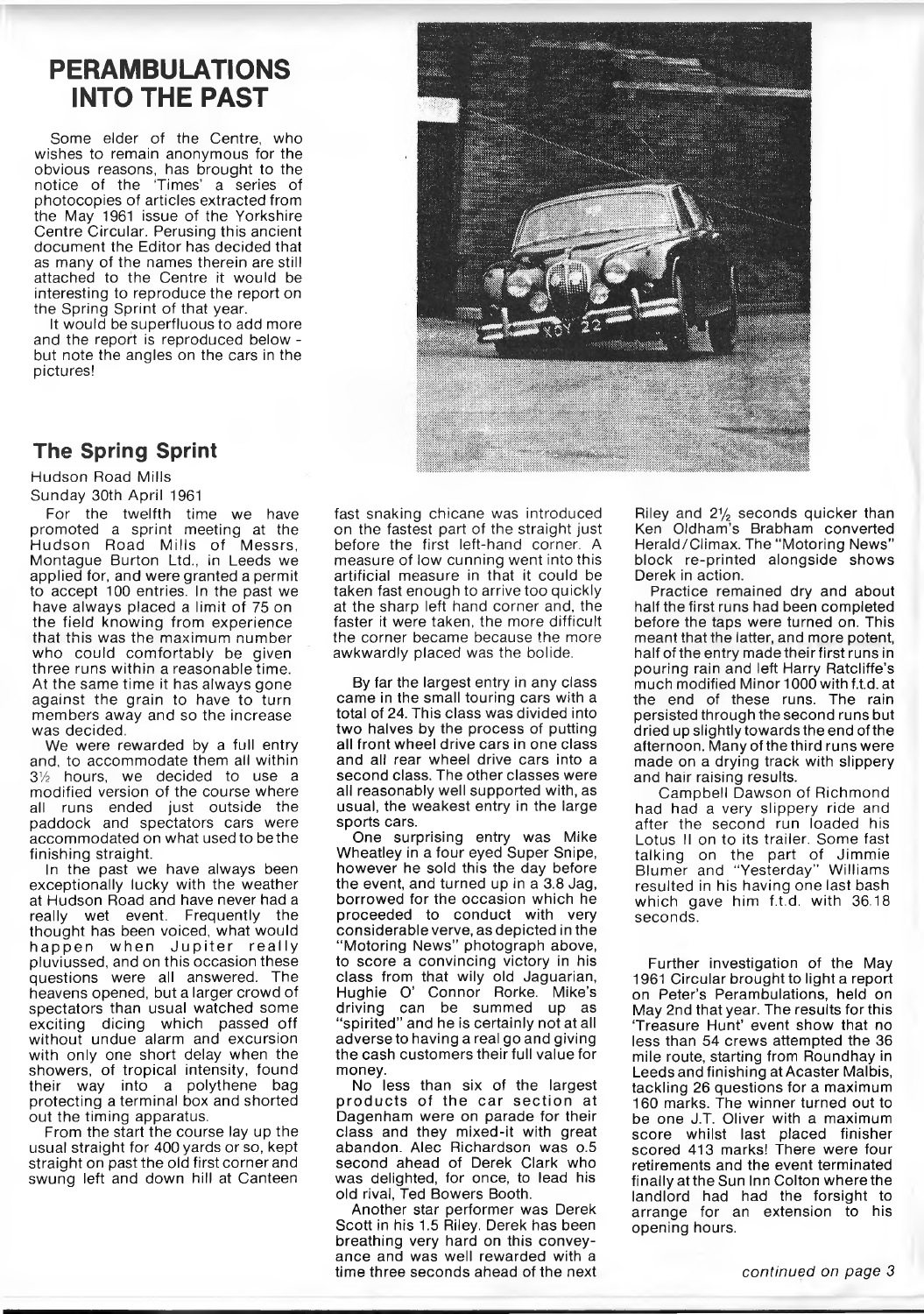

## **Results**

#### **Class One**

| Touring Cars up to 1066 c.c. (F/W Drive)<br>1. K.N. Lee (Mini Minor) 40.63<br>2. A. Staniforth (Mini Minor) 41.04<br>3. F.H. (B.) Crosby (Mini Minor) 41.79                              |
|------------------------------------------------------------------------------------------------------------------------------------------------------------------------------------------|
| <b>Class One A</b><br>Touring Cars up to 1066 c.c. (R/W Drive)<br>1. H.W. Ratcliffe (Minor 1000 Plus) 38.26<br>2. J. R. Normanton (Austin A.40) 40.51<br>3. G. Holden (Minor 1000) 41.95 |
| <b>Class Two</b><br>Touring Cars 1067 - 1900 c.c.<br>2. K.J. Oldham (Herald Climax) 43.06<br>3. H. Oliver Holliday (Riley 1.5) 43.63                                                     |
| <b>Class Three</b><br>Touring Cars 1901 - 2700 c.c.<br>1. A. Richardson (Ford Zephyr) 41.47<br>2. E.D. Clark (Ford Zodiac) 41.97<br>3. E. Bowers Booth (Ford Zephyr)  42.35              |
| <b>Class Four</b><br>Touring Cars 2701 c.c. and over<br>1. J.M. Wheatley (Jaguar 3.8) 38.58<br>2. H.J. O'Connor Rorke (Jaguar 3.8) 40.88                                                 |

| <b>Class Five</b>                         |  |
|-------------------------------------------|--|
|                                           |  |
| 2. H.J. O'Connor Rorke (Jaguar 3.8) 40.88 |  |
| 1. J.M. Wheatley (Jaguar 3.8) 38.58       |  |

| Sports Cars up to 1066 c.c.            |  |
|----------------------------------------|--|
| 1. J. Johnstone (Healey Sprite) 39.13  |  |
| 2. P.J. Smith (Healey Sprite) 40.03    |  |
| 3. J.M. Wheatley (Healey Sprite) 40.11 |  |

### **Class Six**

**Sports Cars 1067 - 1900 c.c.** 1. L.S. Stross (Porsche Super 90).............39.05

| 2. D.M. Brown (Porsche 1600) 39.22 |  |
|------------------------------------|--|
| 3. Dr. K. Kaye (Lotus Elite) 39.87 |  |

#### **Class Seven**

**Sports Cars 1901 - 2700 c.c.**

1. E.C. Booth (Frazer Nash Le Mans)...... 37.70 2. E.J.B. Mitchell (Austin Healey 100S)....38.36 3. G. Bewley (Triumph T.R.3a).................. 38.70

#### **Class Eight Sports Cars 2701 c.c. and over**

| Sports Cars Z701 C.C. and Over            |  |
|-------------------------------------------|--|
| 1. H. Spence (Frazer Nash Shelsley) 37.16 |  |
| 2. B.H.T. Redman (Jaguar XK150) 39.95     |  |
| 3. R.M. Bateman (R.M.B.2) 42.26           |  |

#### **Class Nine**

| Sports/Racing Cars up to 1500 c.c.      |  |
|-----------------------------------------|--|
| 1. C.B. Dawson (Lotus II Le Mans) 36.18 |  |
| 2. K.D. Jones (Lotus 7a) 36.54          |  |
| 3. R. Dawson (Lotus II Le Mans) 38.22   |  |

#### **Class Ten**

**Sports/Racing Cars 1501 c.c. and over** 1. J.P. Chapman (Chapman Mercury)....... 36.56 2. A. Lanfranchi (Elva Courier)................... 38.48 3. M.J. Wayne (Elva Courier).......................38.60

## **Awards**

#### F.T.D. — C.B. Dawson 36.18

1st Class Awards: K.N. Lee; H.W. Ratcliffe; J.D. Scott; A. Richardson; J.M. Wheatley; J. Johnstone; L.S. Stross; E.C. Booth; H. Spence; K.D. Jones; J.P. Chapman

2nd Class Awards: A. Staniforth; J. R. Normanton; K. J. Oldham; P.J. Smith; D.M. Brown; E.J.B. Mitchell; R. Dawson. 3rd Class Awards: G. Holden; J.M. Wheatley. "Unmodified Awards": J.C. Thomson; P.A. Jarman.

## **Practice Day**

It now seems like months since that cold and wet Sunday, but I hope that all these marshals who attended have at least remembered some of what we tried to teach you.

Most people seem to be of the opinion that it was the best training day for some time and for that we must thank Tim De Dombal, Peter Roscup, Jim Murdock and their assistants for their considerable efforts.

The day was enlivened by a couple of staged incidents and here particular thanks to Charlie Saunders and Joe Ward (sorry your car got filthy Joe!!) for not only allowing us to use their cars but also for becoming 'live?' dummies for training purposes. Joe in particular is deserving of extremely grateful thanks as he allowed us to remove parts of his car and indeed himself without ever flinching (or at least I don't think he did - not visibly anyway!). Even when the ST.JOHNS 'hijacked' him and insisted on taking him to the medical centre he was extremely good natured about it and the fact that his car was somewhat muddier than when he left it.

Rob Welch (who's a brave man!) allowed us to use his new Vision Clubmans car, at lunchtime, for driver extraction purposes - many, many thanks indeed - your efforts certainly allowed some very useful information to be passed to the marshals.

The day came to its traditional close with a fire training session, where at least everyone learn't how the wind can quickly change direction!

Final thanks must go to the organising officials and other competitors for allowing us so much time in which to train the marshals. A very good day and hopefully one which will lead to something even better next year.

A last word to the marshals please remember when attending an incident:

1) Always protect yourself

2) Switch off the electrics **IMMEDIATELY** 

3) Always take at least one fire extinguisher even to a spin (you don't know whats leaking and long grass has been known to catch fire before now).

4) Always assess injuries and the situation carefully and COOLY and make a concise report to race control.

5) Don't trip over the telephone wire - because a phone which is unconnected will not work!! - this is something which every post should be careful about, most of the leads are tripped over at least once a day.

See you all next year.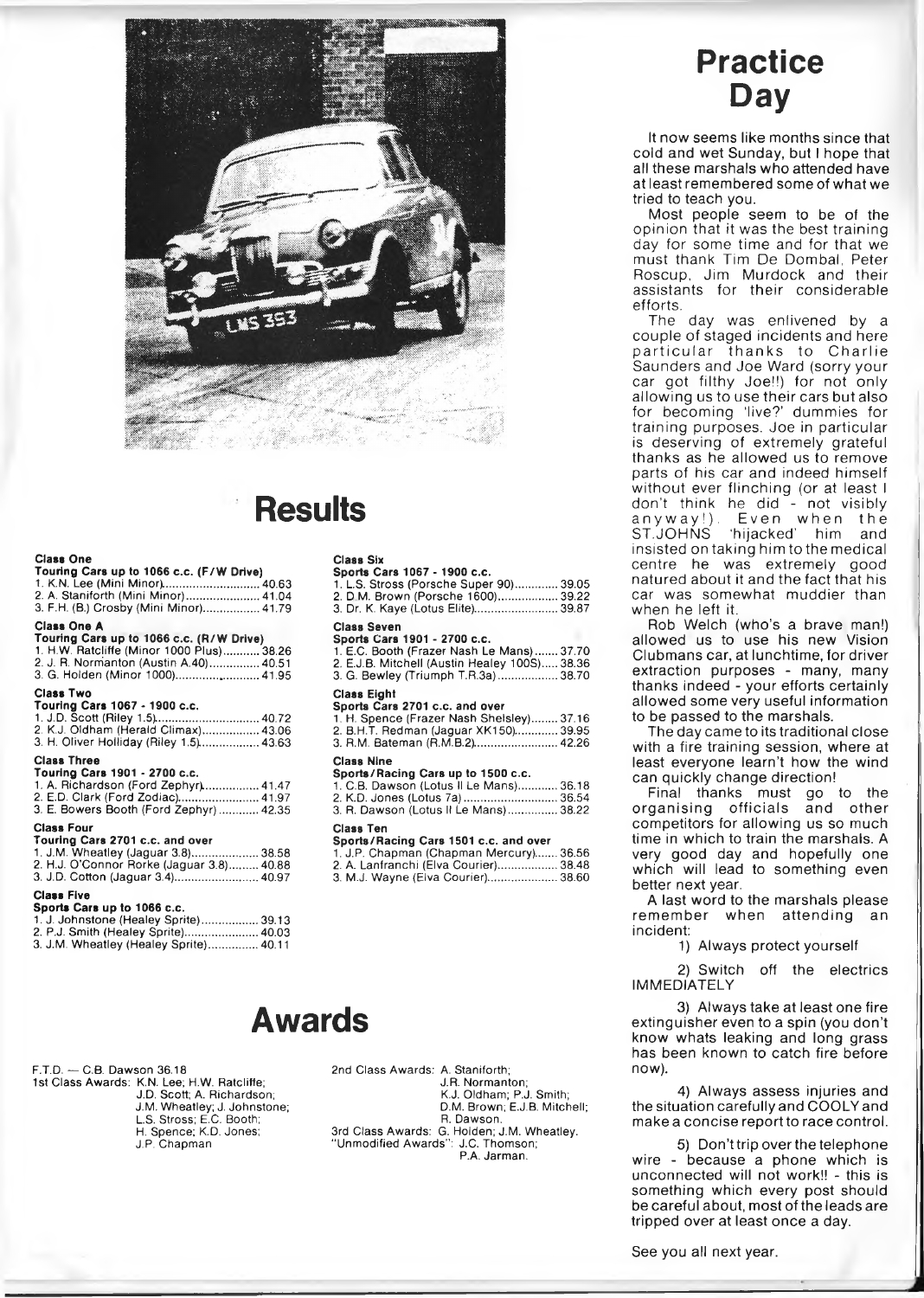#### The Editor Yorkshire Centre Times

#### Dear Sir

I read Miss Linda Vaughan's letter in issue No. 5 with interest and also a certain sense of relief that there is someone in the membership with enough spirit of enthusiasm to say what she thinks. Thank you for letting us know your views Linda!

On the question of Club Nights, and in particular holding them on Wednesdays, I am sure the Committee would be happy to consider changing the day if there is sufficient support from the members. If anyone else has views on this I hope they will make them known.

The venues are varied mainly on the grounds of the type of event and often arranged in the area in which the organiser lives, for obvious reasons. I would however challenge Linda's assertion that the venues are "usually at some out of the way place". (May - The Parkway Hotel, Bramhope April-AGM at the Parkway, March -Stockton Farm, February - The Post House Hotel, Ossett - for people south of Leeds etc.)

If Linda feels that she would likethings changed may I suggest that she offers to organise a Club Night at a venue and on an evening she thinks is appropriate? The Committee welcomes offers of this kind and will give support and assistance to most reasonable suggestions. These events are not as difficult to organise as is often thought.

was interested to read Linda's thoughts on holding racing tuition at Harewood. There would be a whole jungle of problems to overcome with the Planning Authorities, Local Residents and, of course, the financial arrangements if a complete circuit were to be considered and I really think that this would be out of the question.

But a "Hill Climb School" would not be new. Roy Lane has run courses, very professionally presented, at the Prescott course. I have not heard how that venture is faring or what kind of response it received.

Assuming all the difficulties to which I have referred were to be overcome we would be back to two key questions. First, whether sufficient demand would be generated. I personally feel that it would not.

The more important and difficult matter with which to cope would be the running and administration of such a scheme. Like most local motor clubs, the Centre is staffed by people who are members seeking enjoyment from their hobby and an escape from their everyday working life. Any venture such as this would fall outside those parameters and would involve all that running a business entails. My personal view is that the Yorkshire Centre, whilst I hope that it is run on business like lines, exists to provide sporting activities of a motoring nature for its members to enjoy. In short it is run by enthusiasts and the specialised, highly

concentrated activity required to run a Hill Climbing Course does not come within that definition.

The Committee are always pleased to hear the views of members on any matter relating to Centre activities so my thanks to Linda for speaking out. Yours sincerely

Jim Johnstone

## **Marshals Corner**

The season is now well under way and as a result membership has increased to 70. As you will have read in the last issue of the times Joe Ward has been made an Honorary life member in recognition of his efforts at the training day, unfortunately as the article revealing this information was not written by myself you will not be aware that we have also made Charlie Saunders and Rob Welch Honorary members fortheyearin recognition of their efforts at the training day.

Apologies to both of these gentlemen if, having read the times, they thought we were leaving them out.

Welcome to Joe, Charlie and Rob, we hope that you will be proud to be members of the Association and that you will see your efforts rewarded by a good standard of marshalling this year. If you, or indeed any competitor, have any ideas,criticisms,etc relating to marshalling will you please put them forward. We as an Association hope to go forward in providing not only a safer environment for you to compete in butalso an enjoyable one, where mutual co-operation will be to the benefit of us all.

Are there any young budding marshals out there? If there are we are considering forming a junior section for 13-18 year olds, so if you are under 18 and fancy starting a section, hopefully planning your own activities, then contact David Dalrymple or myself at any Harewood meeting.

Finally anyone sighting a UFO in the vicinity of Harewood Speed Climb don't worry it is probably just one of our marshals cabins, gracefully pulverising it's self on the wings of a howling gale.

See you all in June

John Staveley, Chairman H.M.A.

|                                                                                                                                             | <b>HAREWOOD HILLCLIMB CHAMPIONSHIP 1986</b><br>POSITIONS AFTER ROUND 2 - 11th May                                                                                                                                                                                                                                                                                                                               |                                                                                                                                                                                            |                                                                                                                        |
|---------------------------------------------------------------------------------------------------------------------------------------------|-----------------------------------------------------------------------------------------------------------------------------------------------------------------------------------------------------------------------------------------------------------------------------------------------------------------------------------------------------------------------------------------------------------------|--------------------------------------------------------------------------------------------------------------------------------------------------------------------------------------------|------------------------------------------------------------------------------------------------------------------------|
| Class<br>$\frac{2}{7}$<br>1<br>4<br>16<br>11B<br>11B<br>3<br>14<br>3<br>11<br>14<br>14<br>$\overline{c}$<br>6<br>10<br>3<br>14<br>11B<br>10 | Name<br>Nigel Clegg<br><b>Graham Oates</b><br><b>Bobby Fryers</b><br>Harry Simpson<br><b>Barrie Dutnall</b><br><b>Arthur Mallock</b><br>Mike McDermott<br><b>Bev Fawkes</b><br><b>Bob Cartledge</b><br><b>Nigel Ellis</b><br>lan Carpenter<br>Jon Collinge<br>Colin Wheeler<br>David Farrer<br>David Gornall<br><b>John Smith</b><br>George Swinbourne<br>David Pork<br>Paul Goldman<br><b>Charlie Saunders</b> | Points<br>29.58<br>28.96<br>28.87<br>27.68<br>27.59<br>26.78<br>26.47<br>25.80<br>25.51<br>25.32<br>24.67<br>23.67<br>23.58<br>23.14<br>23.14<br>22.49<br>22.47<br>21.34<br>20.94<br>20.47 | Position<br>1<br>23456<br>$\bar{7}$<br>8<br>9<br>10<br>11<br>12<br>13<br>$14 =$<br>$14=$<br>16<br>17<br>18<br>19<br>20 |
|                                                                                                                                             | <b>HAREWOOD FTD CHAMPIONSHIP 1986</b><br>POSITIONS AFTER ROUND 2 - 11th May                                                                                                                                                                                                                                                                                                                                     |                                                                                                                                                                                            |                                                                                                                        |
| Class<br>16<br>17<br>12<br>17<br>10<br>17<br>13<br>11A<br>11A<br>$\overline{7}$<br>16                                                       | Name<br><b>Barrie Dutnall</b><br><b>Charles Wardle</b><br>Alex Graham<br>Tim Thompsom<br><b>Charlie Saunders</b><br>Jim Thompson<br>George Tatham<br>David Grace<br>Michael Radigan<br><b>Graham Oates</b><br>Chris Seaman                                                                                                                                                                                      | Points<br>16<br>10<br>9<br>9<br>8<br>$\begin{array}{c} 8 \\ 7 \end{array}$<br>$\overline{7}$<br>6<br>5<br>5                                                                                | Position<br>1<br>$\overline{2}$<br>$-3=$<br>$3=$<br>$5=$<br>$5=$<br>$7=$<br>$7=$<br>9<br>$10 =$<br>$10=$               |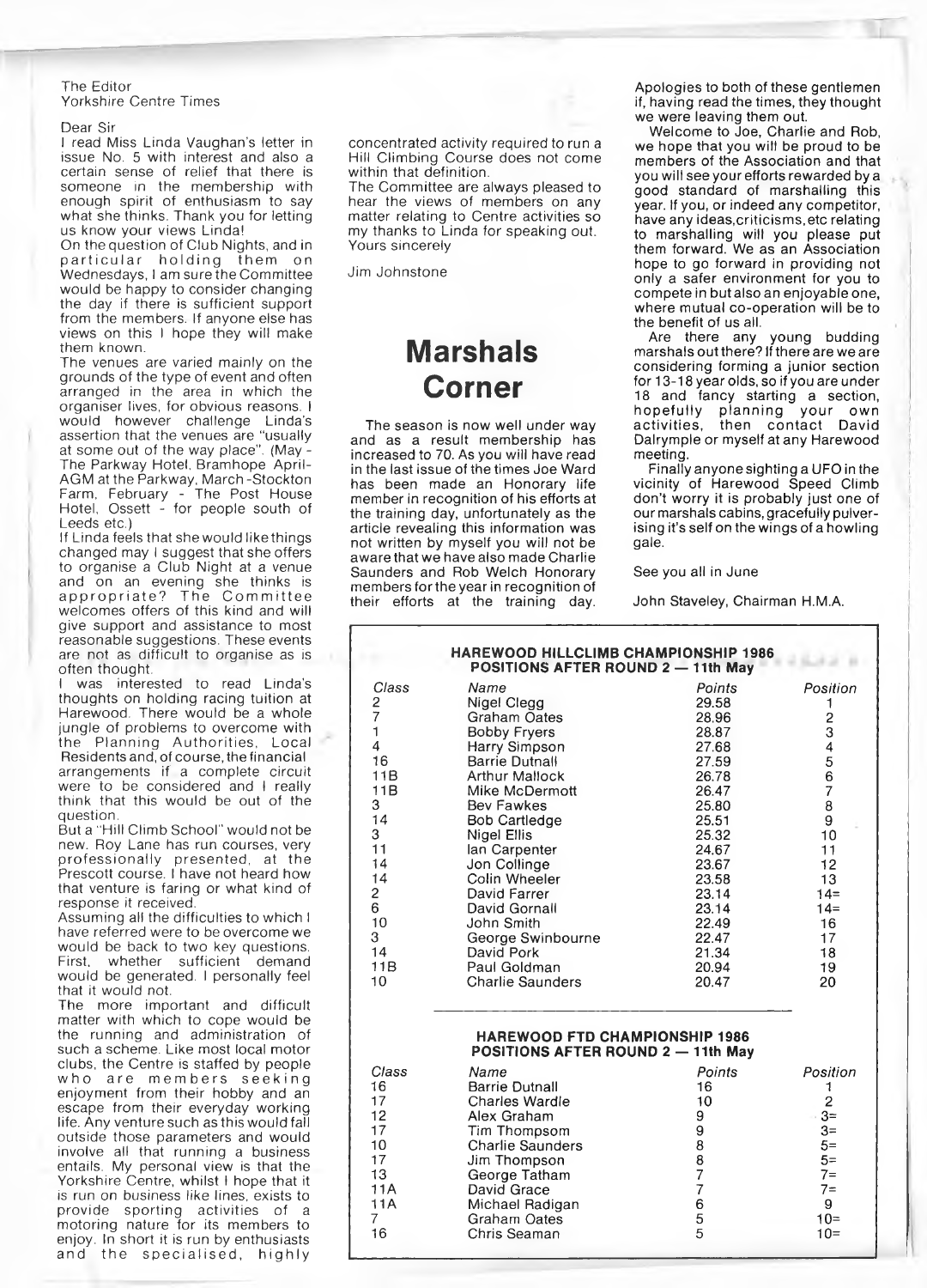# **Russell Spence, an Introduction to F3000**

As briefly reported last issue Russell had a rather trying time at the opening round of the F3000 Championship at Silverstone when he put his Eddie Jordan March 86B off during the warm-up session a short while before the race.

In the 'off' Russell was hit by a catchfencing pole which penetrated the monocoque and bruised his arm. Luckily Russell was unhurt other than this and the EJR team set about repairing the car, with help from Roger Cowman Racing. Suitably restored to running fitness the March went well with Russell taking the lead at one point before the race was stopped, a car blocking the track at Becketts. At the restart Russell hung back from the leaders, aiming



to preserve his tyres until later in the race and then make a charge. This ploy would undoubtably worked as the lead changed as drivers had to pit for new tyres whilst Russell was confident of making it to the finish on one set.

Another big accident again stopped the race but not before Russell had run over some debris in the middle of the track, effectively putting Russell out of the points as he was in the pits when the red flag was shown. A poor reward to Russell and the EJR team.

Round two at Vallelunga in Italy meant pre-qualifying as there were only twenty starters allowed and some thirty-seven cars entered. Sadly Russell fell foul of an electrical problem during the session and had no chance to put in a good time in the very short qualifying session. Things must surely get better.........

## **Rumblings from the Inner Sanctum of the Marshal's Caravan**

Don't forget the caravan is always there for your use - please come in for a chat or whatever.

Not much to report from the Easter Meeting other than it was wet (again!). Thought from the start line - How about a 10p fine on each competitor running into the (timing) bar - we could have a marshals run into the (liquid) bar from the proceeds?!! - No - Oh well just a thought.

The Chief start marshal seems to be getting interested in 'bird' watching lately.

?Where did James Johnstone go with the Radio Aire girls (answers on a postcard - best answer receives an HMA super prize).

The Nature Conservancy Council are to honour the marshals at quarry for saving an endangered species from a firey end - the hedge.

Did anyone seethe start crew at the May meeting - They kept falling over everytime they went near to Mike Kerr's Rover/Skoda (Skoda/Rover)!! Actually Mike - can we feed something back from the Marshals here? - Push starting your car is very difficult as you have to push hard to get it going - and when it does fire up it rushes forward and our little legs cannot keep up with the momentum and we fall over - so please can you

get an alternative method of starting before the next meeting - please please - please.

Kyle (the fire extinguisher and calor gas magnet) Gibson promises to be 'amongst' you all in his competition car at the June meeting. Good luck Kyle from us all - just remember we will all be watching you.

Rumours (unconfirmed at the present time) persist that Kyle is to be sponsored by a company - not to put their name on his car!!

The start time keeper spent much time wandering about muttering darkly about gloves and Ferraris at the May meeting - something to do with 'You toucha ma car with your dirty glooves" or something.

Where were Paul and Rob at the May meeting? - Could Paul have decided to bury the hatchet and go to France for his holidays? - anyone who knows Paul's feelings towards the French will understand what we mean.

Who demolished the fence at the back of the start at the Easter meeting and bent the gate to the barn at the Practice day - on both occasions using only one breakdown truck and a red van?

Has the tree at Quarry been planted as a permanent monument to the

other permanent fixture at Quarry? namely Ray the Observer - Someone said the other day that Ray has been coming to Harewood so long that he can remember when Methusela used to compete (or was that Tony Lanfranchi?)

For Sale: 3 pairs of assorted height Wellington boots and 1 pair of Galoshes. Genuine reason for sale owner getting fed up of having the---- ---- taken out of him!!! Apply the Chief Marshal.

Have you heard about Martin Frost and the Breakdown Truck - they've just announced their engagement!!

'THE SPY IN THE CAMP'